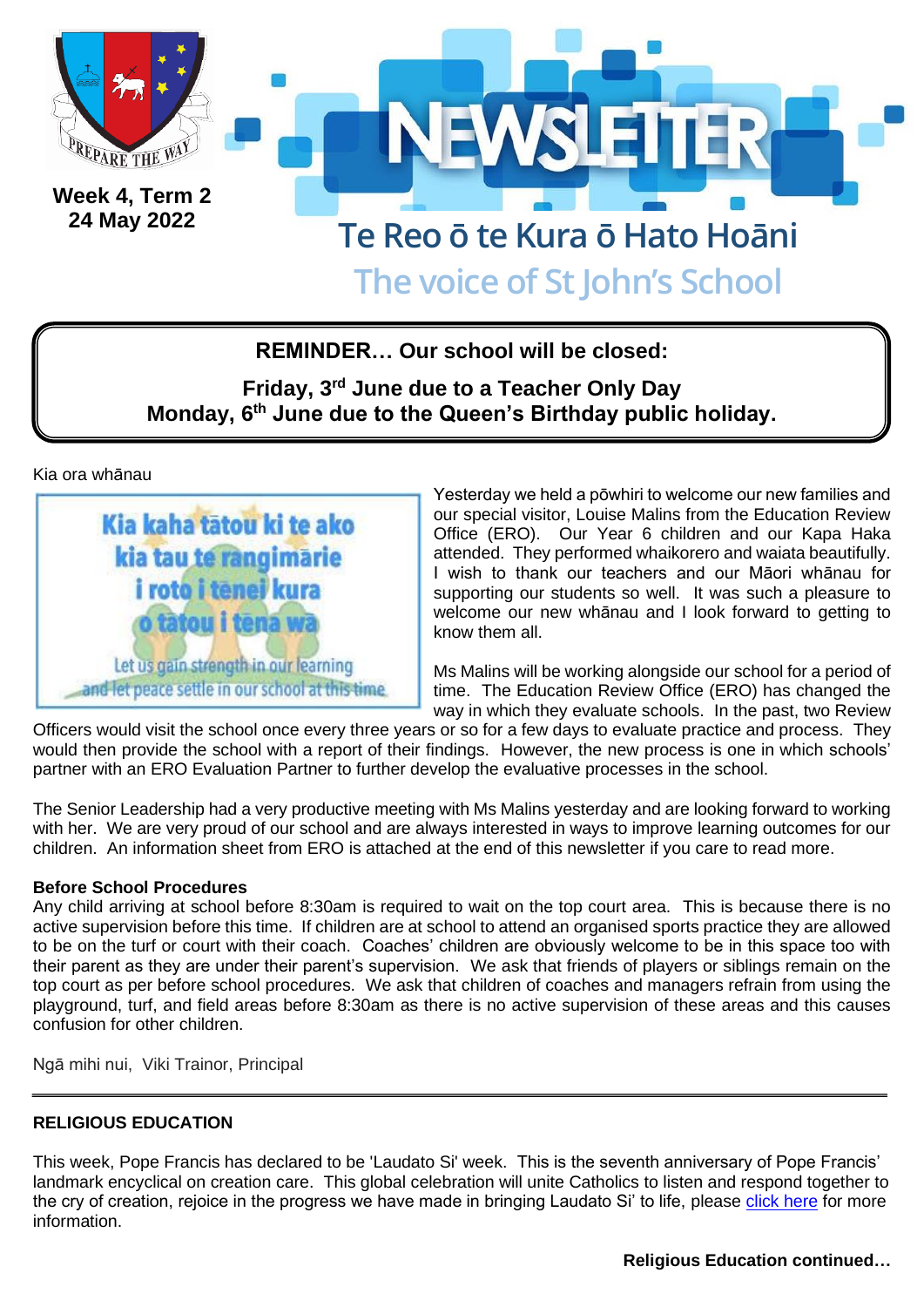#### **Masses**

This term, we will be trailing Class Masses, which will replace the House Masses as a way to further support our children in their Faith journey. Due to a very disruptive few years with gathering restrictions, many of our tamariki have been unable to attend Masses with their whānau.

Beginning Week 6 on Wednesdays, one class will attend the Parish Mass at 9.15am at St John's Church as parishioners. Families are welcome to attend the Mass. After Mass, the class will remain in the Church and Father will come and talk to the class. Families are invited to stay for this discussion. Following on from this special time together in the Church, the children will have a shared morning tea together. Teachers will communicate this individually with their classes.

| Week 6 | Wednesday 8 June         | Room 9  | Week 7 | Wednesday 15 June | Rooms 12 and 5     |
|--------|--------------------------|---------|--------|-------------------|--------------------|
| Week 8 | Wednesday 22 June        | Room 2  | Week 9 | Wednesday 29 June | Rooms 11, 6 and 10 |
|        | Week 10 Wednesday 6 July | Room 13 |        |                   |                    |

#### **Best Foot Forward for Tonga**

In early 2022, Tonga was hit by a devastating volcanic eruption and tsunami. Our Young MacKillops invite you to join us in a Blues Rugby initiative that supports the people of Tonga rebuild their communities. **Please place your pre-loved sports shoes (all sizes welcome – children & adults) that are in good condition into the office. We will need the laces tied together please before donating so we can keep pairs together.**



Blues players Karl Tu'inukuafe, Ofa Tu'ungafasi, Maiakawanakaulani Roos & James Lay are leading this year's *Blues Best Foot Forward* **- For Tonga** campaign which aims to help make a difference to the youth in Tonga impacted by the recent events.

Their aim is to help bring some normality to our Tongan whānau in one of the best ways we know how, through sport. Their mission is to collect **20,000** pairs of pre-loved shoes and sporting equipment through the support of our community. See the [website](https://www.blues.rugby/bff-for-tonga) for further details.

Ngā mihi, Laura Baddeley - *Director of Religious Studies*

#### **HAUORA WELLBEING**



Our hauora is not just our mental wellbeing but our family, physical, and spiritual wellbeing. Maybe now is the time to try a new hobby, join a club or meet some new people? Follow these links to find some interesting clubs or groups in Auckland / on the North Shore.

<https://www.eventfinda.co.nz/venues/north-shore/club-society2> <https://www.clubsnz.org.nz/find-a-club/clubs/greater-auckland/all>

#### **NGĀ KĀKAHU O TE KURA** *-* **UNIFORM REMINDER OF THE WEEK**

**Socks** – these should be plain black and long enough to reach to just under the knee cap.

As indicated in the newsletter earlier this term, during Terms 2 & 3 children must bring a change of clothes if they are intending to play on the field during the lunch break (12.40 – 1.20pm). I ask that you support us in this effort by ensuring that your child has a change of old clothes in their



bag each day. Children are also not permitted to play on the field either before school or during morning tea break.

Another reminder is for all children to have their PE gear at school Monday to Friday inclusive each week, no matter which day they are timetabled for PE as occasionally timetables change for a variety of reasons. Should they need to take their PE gear home for after school sports please ensure it is returned to school the following day.

# **WORD OF THE WEEK**

**pōwhiri** meaning **'welcome'**

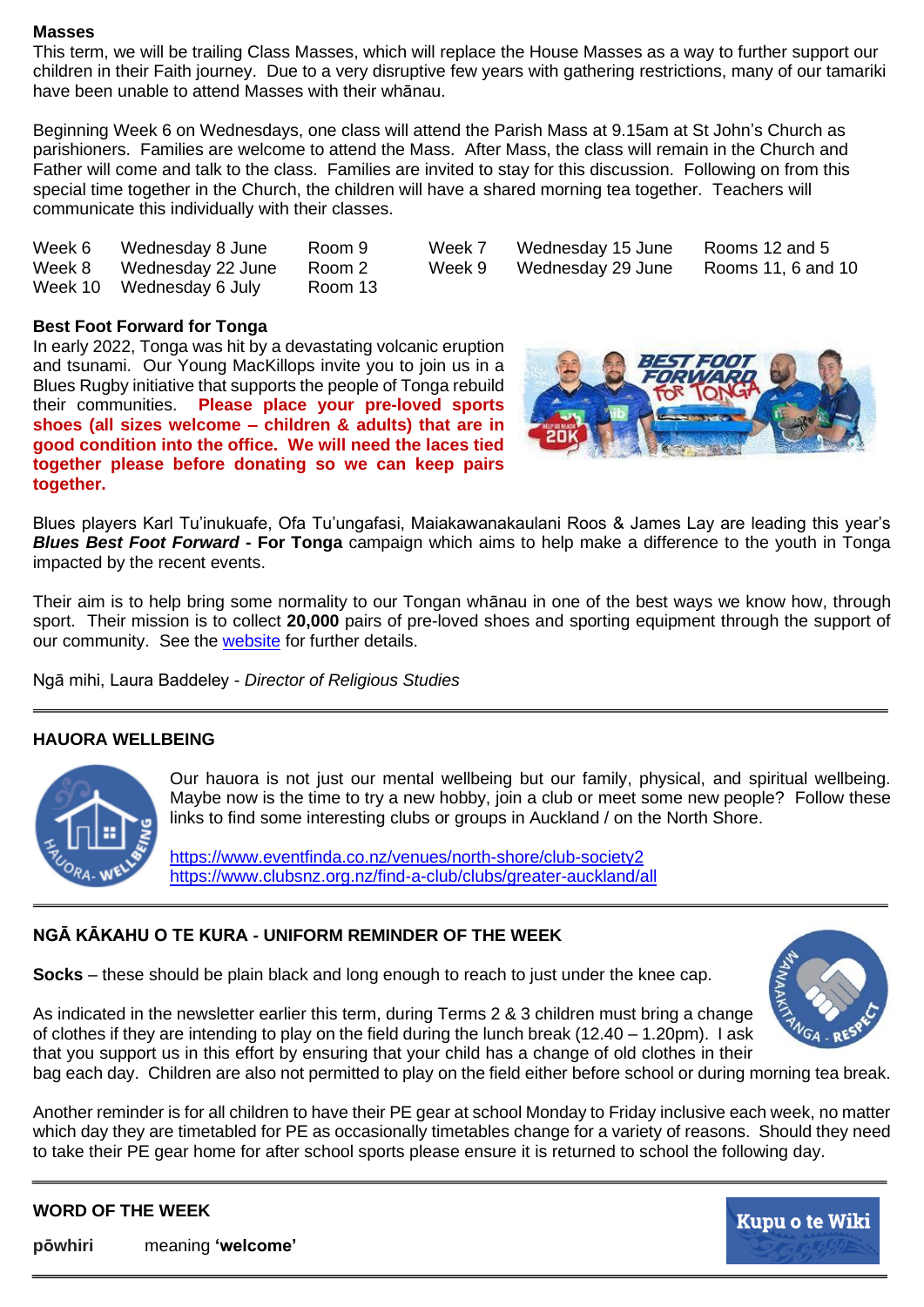

### **ST JOHN'S ALUMNI**

Are you a past pupil of St John's School in Mairangi Bay? Perhaps your children attended St. John's? Would you like to be kept up-to-date with what is happening at the school and receive notifications of any fundraisers?

The St John's PTFA are looking to put together a contact list of St John's Alumni. If you would like to be included in this list and to receive notifications of what's happening within the school in a quarterly newsletter please contact: [ptfa@sjmb.school.nz](mailto:ptfa@sjmb.school.nz) and let us know your full name, your years of attendance/association with the school and your contact email address.

### **KINDO – OUTSTANDING CHARGES**

To check if you have paid all outstanding expenses, please login to [www.mykindo.co.nz](http://www.mykindo.co.nz/) and click on the 'my orders' tab at the top of the screen. All 2022 EOTC and online learning charges (R.E., Mathletics, Maths Buddy, Steps, SeeSaw) are now overdue.



If anything is outstanding for your child(ren) we would greatly appreciate payment prior to **the end of Term 2**.

If you have any questions or queries regarding Kindo please either contact Kindo directly at Tel: 0508 454 636 or Email: [hello@mykindo.co.nz](mailto:hello@mykindo.co.nz) or Anneliese Bridges in the school office Tel: 09 478 7734 or Email: [office@sjmb.school.nz](mailto:office@sjmb.school.nz)

### **WORLD ENVIRONMENT DAY – 5 th June 2022**

# 'Prayer for the Earth":

All-powerful God, you are present in the whole universe and in the smallest of your creatures. You embrace with your tenderness all that exists. Pour out upon us the power of your love, that we may protect life and beauty. Fill us with peace, that we may live as brothers and sisters, harming no one.

Let us celebrate nature: Take the time to marvel at her beauty. Visit a local park, beach, or volcanic cone - try a new path or cycle way or just rejoice over nature for her beauty and for all she provides us with. Let us consider what we can do practically to live a sustainable lifestyle and this way protect our "One Earth".

# **Practical things you can do;**

#### **Polystyrene**

Mitre10 has a free polystyrene recycling scheme, visit <https://www.mitre10.co.nz/news/expol-recycling-cubes> to find your nearest store.

#### **EWaste**

There are several local companies who will take various Ewaste either for free or for a small charge. They break the items down and recycle as many parts, rare metals etc. as possible. Consider supporting the nonprofit incorporated society<https://www.abilities.co.nz/> who employ neuro diverse and disabled staff. They are based at 91 Hillside Road, Glenfield, Auckland and are open 7 days a week, excepting public holidays

#### **Soft plastics**

Some of our local supermarkets have started accepting soft plastic for recycling again. Look out for the clear bins at your local store. Countdown in Browns Bay have a bin located near the exit.

#### **Cardboard & paper recycling**

Be mindful that not all cardboard and paper can be recycled. Food contaminated items, for example takeaway coffee cups, pizza boxes, burger boxes etc. should be placed in general waste.

If you are unsure of what can and can't go in your recycling bin at home check the Auckland Council guidance at <https://www.aucklandcouncil.govt.nz/rubbish-recycling/bin-requests/Pages/what-put-your-recycling.aspx>

Every little thing we can do to protect our home planet helps.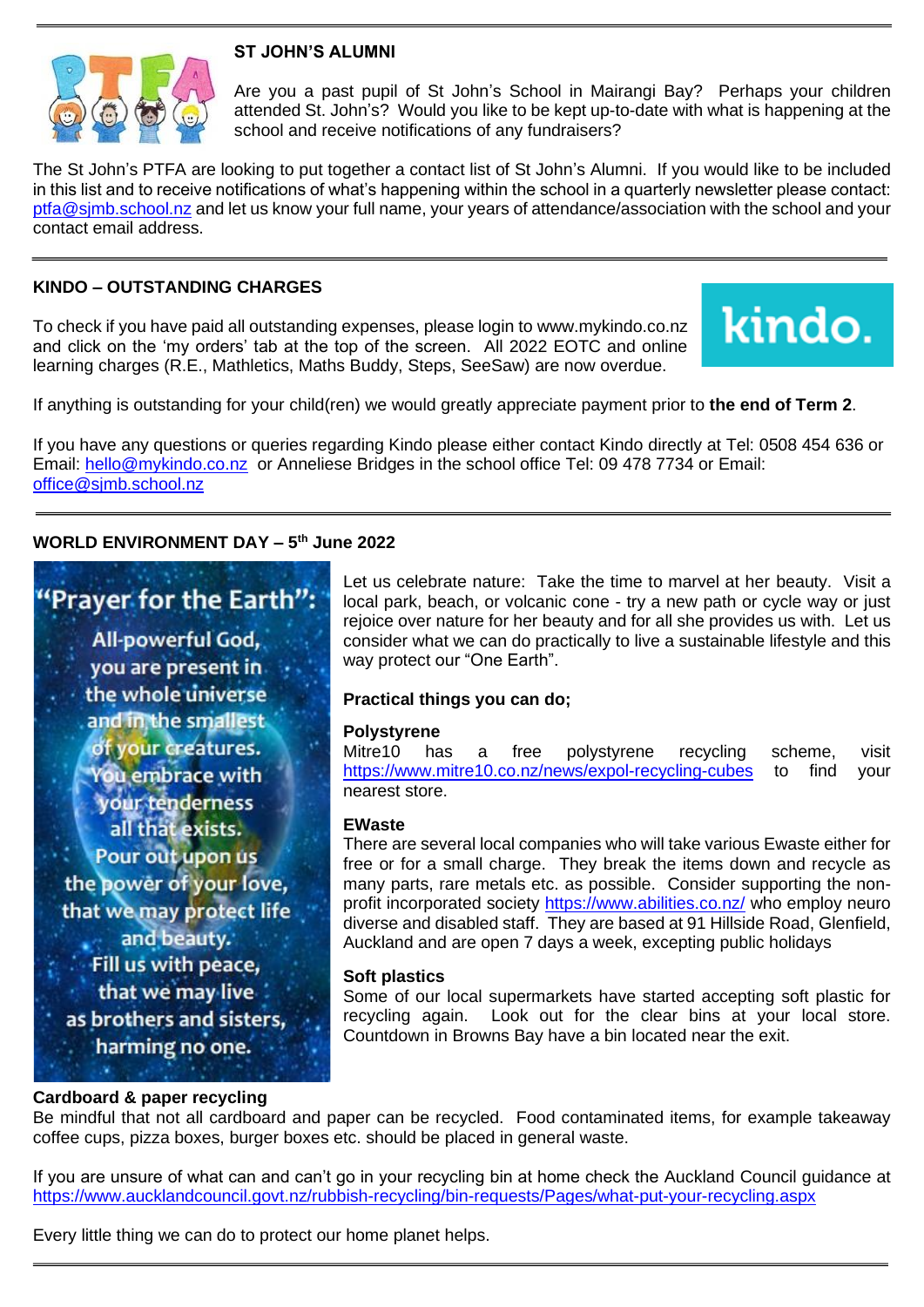

# **LIBRARY NEWS**





To celebrate NZ Primary School Science Week, we read the picture book *Ada Twist, Scientist* by Andrea Beaty.

Andrea Beaty has also written an early chapter book series called *The Questioneers* based on curious, questioning children. *Ada Twist, Scientist* is a story of a girl who shows all the traits of a great scientist by being curious, asking questions and developing hypotheses. Creating chaos from her working outs is just a small consequence of it.

Thank you to all our whānau who have purchased from Scholastic Lucky Book Club throughout the years.

Your purchases have enabled us to buy each class a copy of the book *The Family Tree* for their Class Library using our Scholastic rewards. Each class has had this book purchased to take part in the National Simultaneous Story time. This takes place THIS Wednesday, 25<sup>th</sup> May at 1.30pm and is when more than a million children across Australia and New Zealand will be reading the same story at the same time. This will be our first year participating in this reading event.





The orders you placed from the #Issue 3 catalogue have now been delivered to school and will be sorted out for delivery by our parent co-ordinator, Mrs Fran Gilchrist, this week.

Keep an eye out in your children's school bags if you are expecting an order!

# **SCHOLASTIC Book Club**



Here is a little sneak peek at more new books which will be available for the children to borrow from the Library shelves thanks to the Scholastic rewards earned from the Lucky Book Club.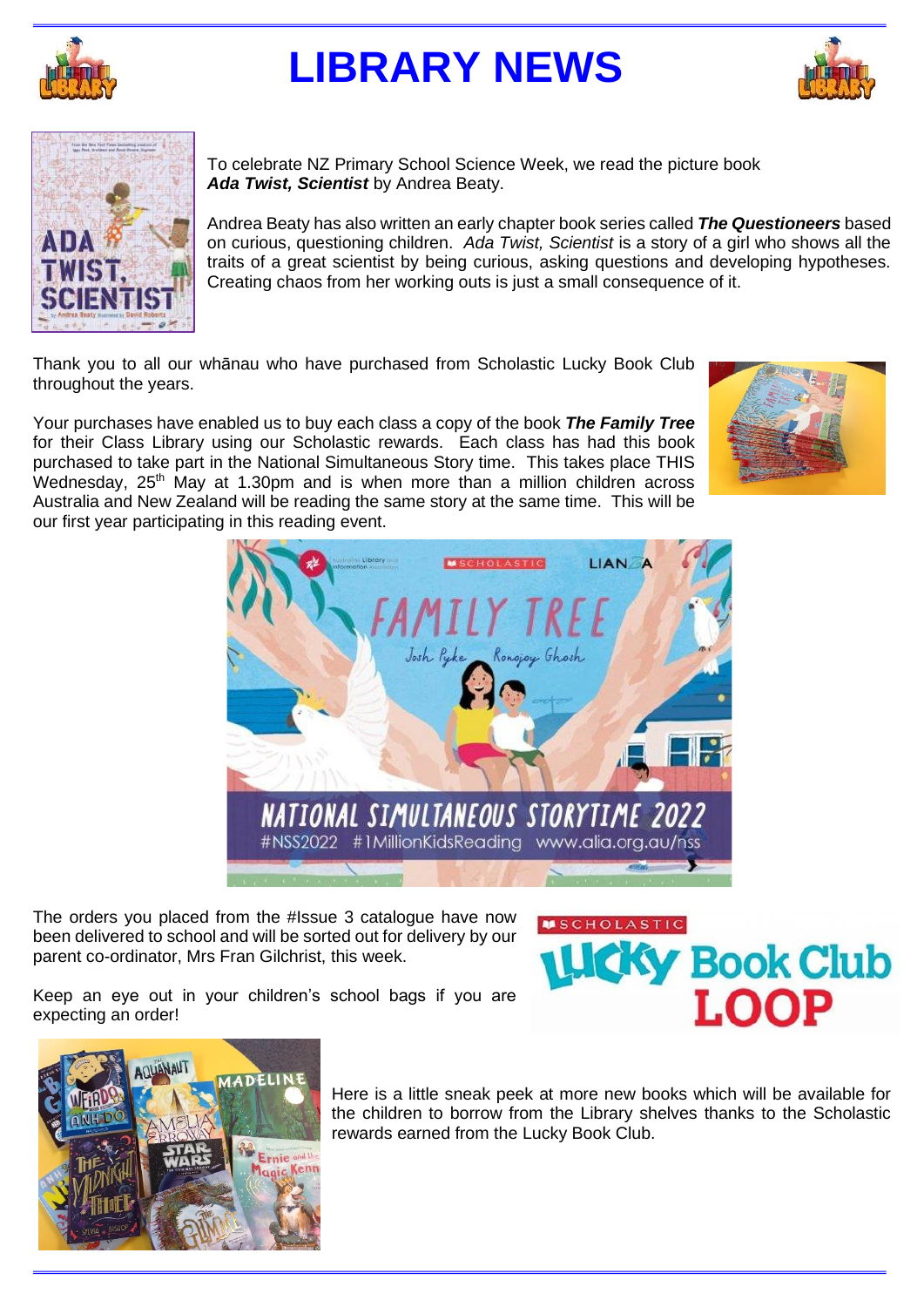#### **ABSENTEES**

Please ensure that you inform the school office if you know your child is going to be away from school for any reason. If you are planning on taking a holiday during term time this should be notified in advance, in writing, to the Principal, Viki Trainor (copy to the office) at VikiT@simb.school.nz and office@simb.school.nz

You can notify an unexpected absence either by:

- Phoning (09 478 7734) and leaving a message (OPTION 1) with your child's name, room number and the *reason* for their absence.
- Alternatively, you may notify the office using the button **of the sense the front page of the school** website. [www.sjmb.school.nz](http://www.sjmb.school.nz/)
- You can also notify the school via the Skool Loop app.

Ministry of Health guidelines, in the case of **vomiting and diarrhoea**, are that you keep your child away from school for 24hrs following the last episode.

In the case of **Impetigo** (School Sores) your child should have begun a course of antibiotics before returning.

In the case of **Covid** isolation due to your child being positive for infection, day zero is the day your child started having symptoms. They should not return to school until day eight. If you are unsure please refer to the government guidance at<https://covid19.govt.nz/>

### **HEARING & VISION TECHNICIAN**

A Hearing and Vision Technician will be at school on **Friday, 10th June**. Children eligible to be tested include our New Entrants who have not had a B4 School Hearing and Vision test at Pre-school, children who need rescreening or were absent from previous testing and children new to the school who have not been tested in New Zealand.

#### **CONGRATULATIONS**

**Elena Rotaeche** – Evolution Kids Tennis, Team Runner Up **Elena Rotaeche** – PoD Netball **Teresa Rotaeche** – Evolution Kids Tennis, Team Winner **Teresa Rotaeche** – Evolution Kids Tennis Rafa Award, Paris World Tour 2022 **Orlaith Burns** – PoD Netball **Grace Abbot** – PoD Netball (Sportsmanship) **Alena Jayasekera** – PoD Netball (Excellent shooting) **Alba Mowbray** – Coaches award Netball (Good shooting) **Jonathan Ichwansyah** – PoD Basketball **Ella Lester** – PoD Hockey **Connor Baddeley** – PoD Soccer



#### **PARISH NEWS**

**Working Bee at St John's Church** Saturday, 28<sup>th</sup> May at 9.30am. Email [beate@ecbcatholic.org.nz](mailto:beate@ecbcatholic.org.nz)

Our **Conversational English Group** begins meeting again at 1.00pm on Wednesday, 25<sup>th</sup> May in the Fr. Quinn Chapel, Saint John's Church, Mairangi Bay. We welcome new and existing members who are keen to improve their English-speaking skills. For information call Mary on Tel: 09 444 7156.



The **Parish Community Care Group** is available to help parishioners access support to enhance their social and emotional wellbeing. If you would like to be contacted, please email **liz@ecbcatholic.org.nz**



**ECB St. Vincent De Paul FOODBANK** Last year we gave out 91 food parcels plus 23 Christmas food & gift hampers. Our stocks are very low; we especially need **BAKED BEANS AND TINNED FISH**. We very much appreciate all the donations we receive. *Please leave your donations in the basket in the church foyer.* **ALSO: Monetary donations are very welcome and can be deposited into a/c 12 3059 0241398 00**